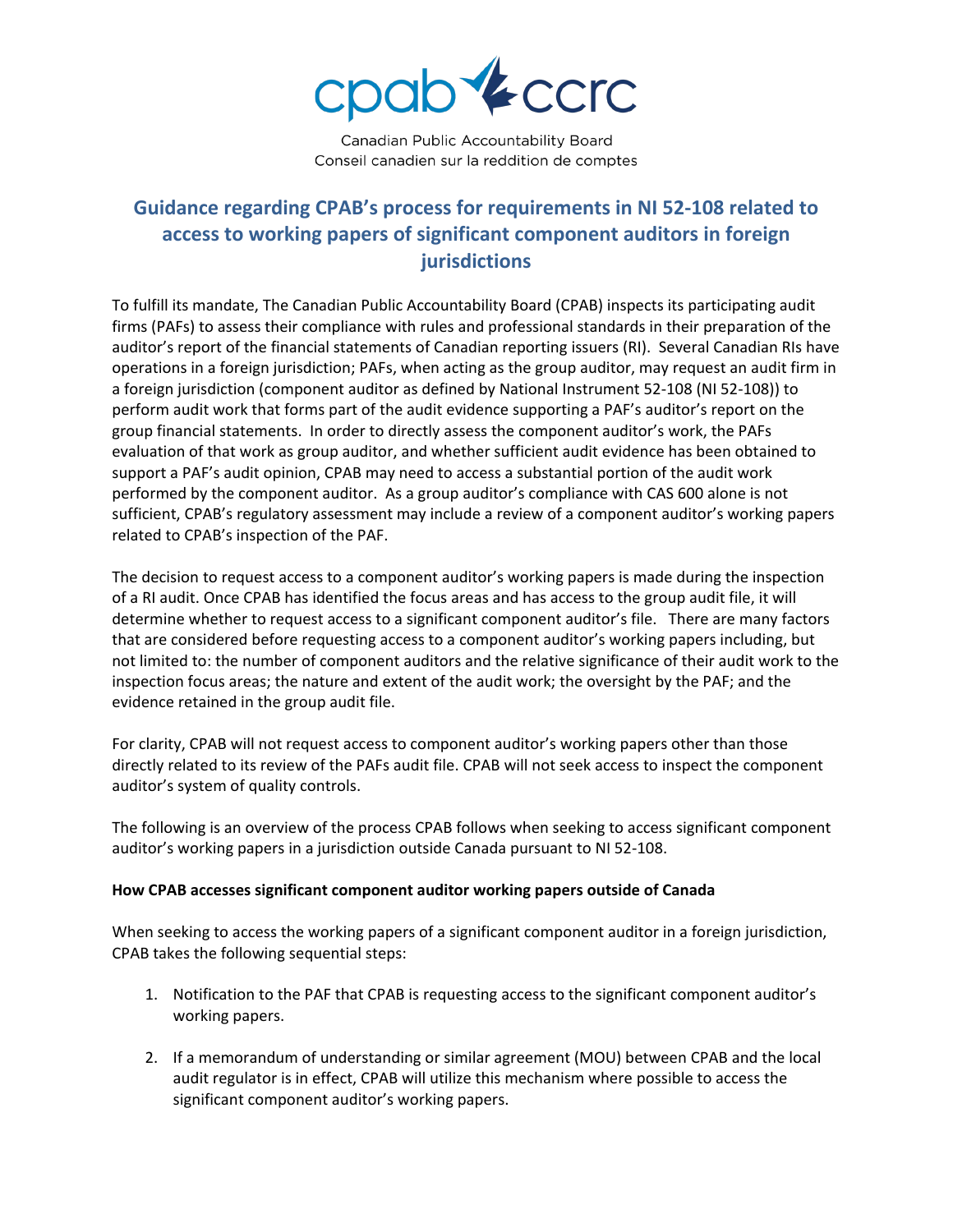- 3. In the absence of a MOU, or if a local audit regulator is not able to facilitate access, CPAB will request voluntary access to the significant component auditor's working papers through the PAF. The RI is required to have already permitted the significant component auditor to provide CPAB with such access prior to completion of the audit.<sup>[1](#page-1-0)</sup>
- 4. If voluntary access to the significant component auditor's working papers is not provided in a timely manner (generally not to exceed five business days), CPAB will issue an **Access-Limitation Notice** to the PAF. The **Access-Limitation Notice** will state:
	- without identifying the reasons or basis that, in connection with an inspection of the RI's audit, voluntary access to the significant component auditor's working papers was requested by CPAB but has not been provided; and
	- that CPAB is formally requesting the significant component auditor enter into an **Access Agreement** with CPAB.
- 5. The PAF will deliver the **Access-Limitation Notice** to the relevant RI, its audit committee and the regulator or securities regulatory authority for the RI within five business days of receiving the notice<sup>[2](#page-1-1)</sup>.
- 6. Within five business days of receiving the **Access-Limitation Notice**, the relevant RI will give notice in writing to the significant component auditor that the RI permits the significant component auditor to enter into a CPAB **Access Agreement**. [3](#page-1-2)
- 7. CPAB will be prepared to negotiate and enter into an **Access Agreement** with the significant component auditor to facilitate access to its working papers. The terms of any such **Access Agreement** shall be settled as soon as reasonably practicable. For clarity, the **Access Agreement** will apply to CPAB's access to any working papers where the component audit firm is a significant component auditor for the audit of a RI.
- 8. CPAB intends to keep confidential the working papers of the significant component auditor to the same extent and with the same level of protection as it treats the confidential and privileged materials it accesses during its inspections of PAFs. Specific provisions may be added to the **Access Agreement** regarding privileged materials if needed.
- 9. CPAB may enter into an **Access Agreement** with a significant component auditor which includes a condition that access to the working papers is conditional upon the resolution of a specific legal prohibition. Such legal prohibition must be substantiated by a legal opinion satisfactory to CPAB, and the significant component auditor must have otherwise endeavoured in good faith to provide CPAB with access to its working papers.
- 10. If no **Access Agreement** is entered into within a reasonable timeframe (generally not to exceed 45 business days from the RIs communication to the significant component auditor) and the

<span id="page-1-0"></span> $1$  See section 7.2 of NI 52-108

<span id="page-1-1"></span> $2$  See paragraph 7.3(1) of NI 52-108

<span id="page-1-2"></span> $3$  See paragraph 7.3(2) of NI 52-108